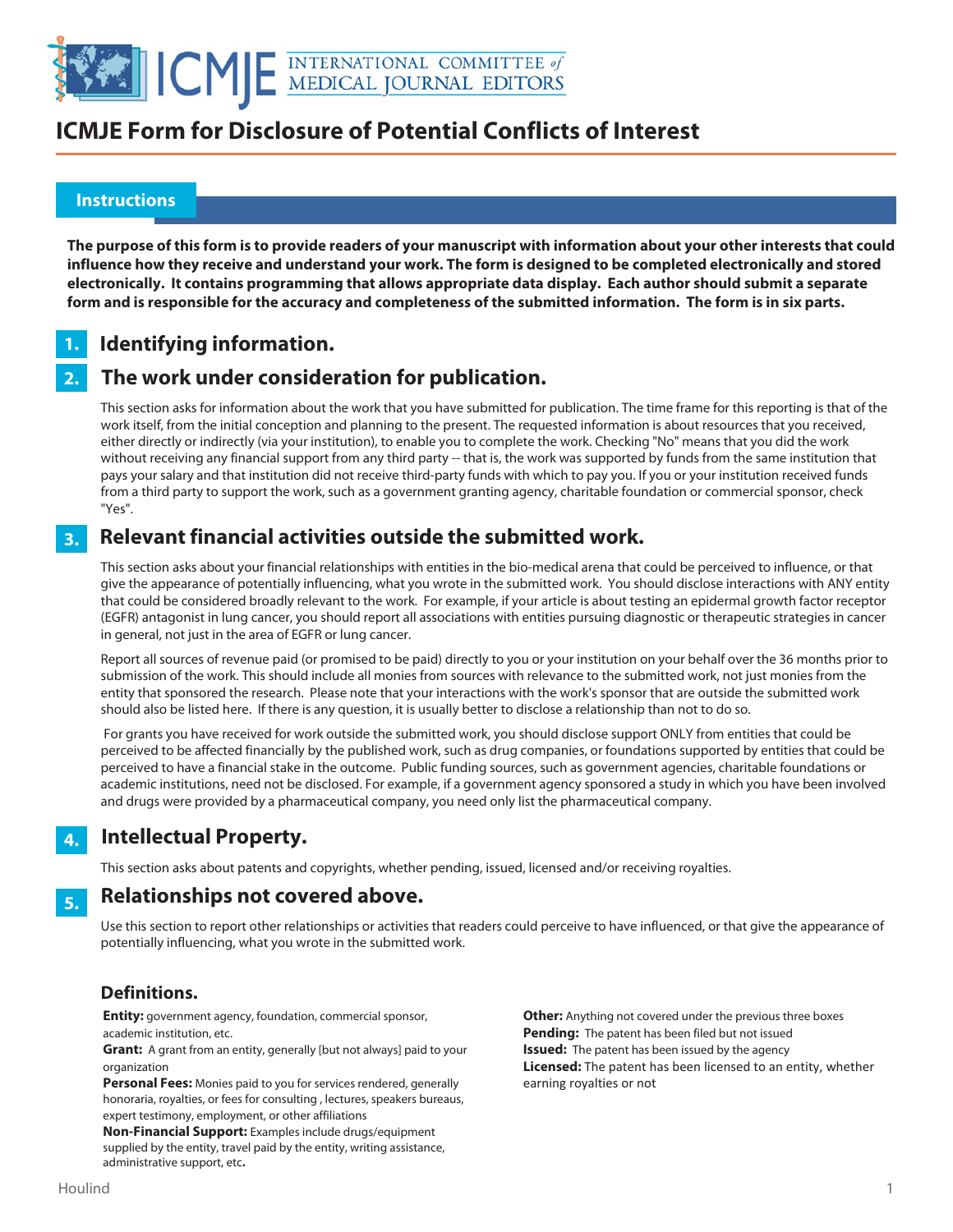

## **ICMJE Form for Disclosure of Potential Conflicts of Interest**

| <b>Section 1.</b>                                                                        | <b>Identifying Information</b> |                                   |                        |
|------------------------------------------------------------------------------------------|--------------------------------|-----------------------------------|------------------------|
| 1. Given Name (First Name)<br><b>Kim</b>                                                 |                                | 2. Surname (Last Name)<br>Houlind | 3. Date<br>31-May-2019 |
| 4. Are you the corresponding author?                                                     |                                | $\sqrt{Y}$<br>No                  |                        |
| 5. Manuscript Title<br>Grænser for gevinst ved centralisering-stor gevinst ved screening |                                |                                   |                        |
| 6. Manuscript Identifying Number (if you know it)                                        |                                |                                   |                        |

# **The Work Under Consideration for Publication**

Did you or your institution **at any time** receive payment or services from a third party (government, commercial, private foundation, etc.) for any aspect of the submitted work (including but not limited to grants, data monitoring board, study design, manuscript preparation, statistical analysis, etc.)?

Are there any relevant conflicts of interest?  $\Box$  Yes  $\Box$  No

## **Relevant financial activities outside the submitted work. Section 3. Relevant financial activities outset**

Place a check in the appropriate boxes in the table to indicate whether you have financial relationships (regardless of amount of compensation) with entities as described in the instructions. Use one line for each entity; add as many lines as you need by clicking the "Add +" box. You should report relationships that were **present during the 36 months prior to publication**.

Are there any relevant conflicts of interest?  $\Box$  Yes  $\Box$  No

# **Intellectual Property -- Patents & Copyrights**

Do you have any patents, whether planned, pending or issued, broadly relevant to the work?  $\vert \ \vert$  Yes  $\vert \sqrt{\vert N}$